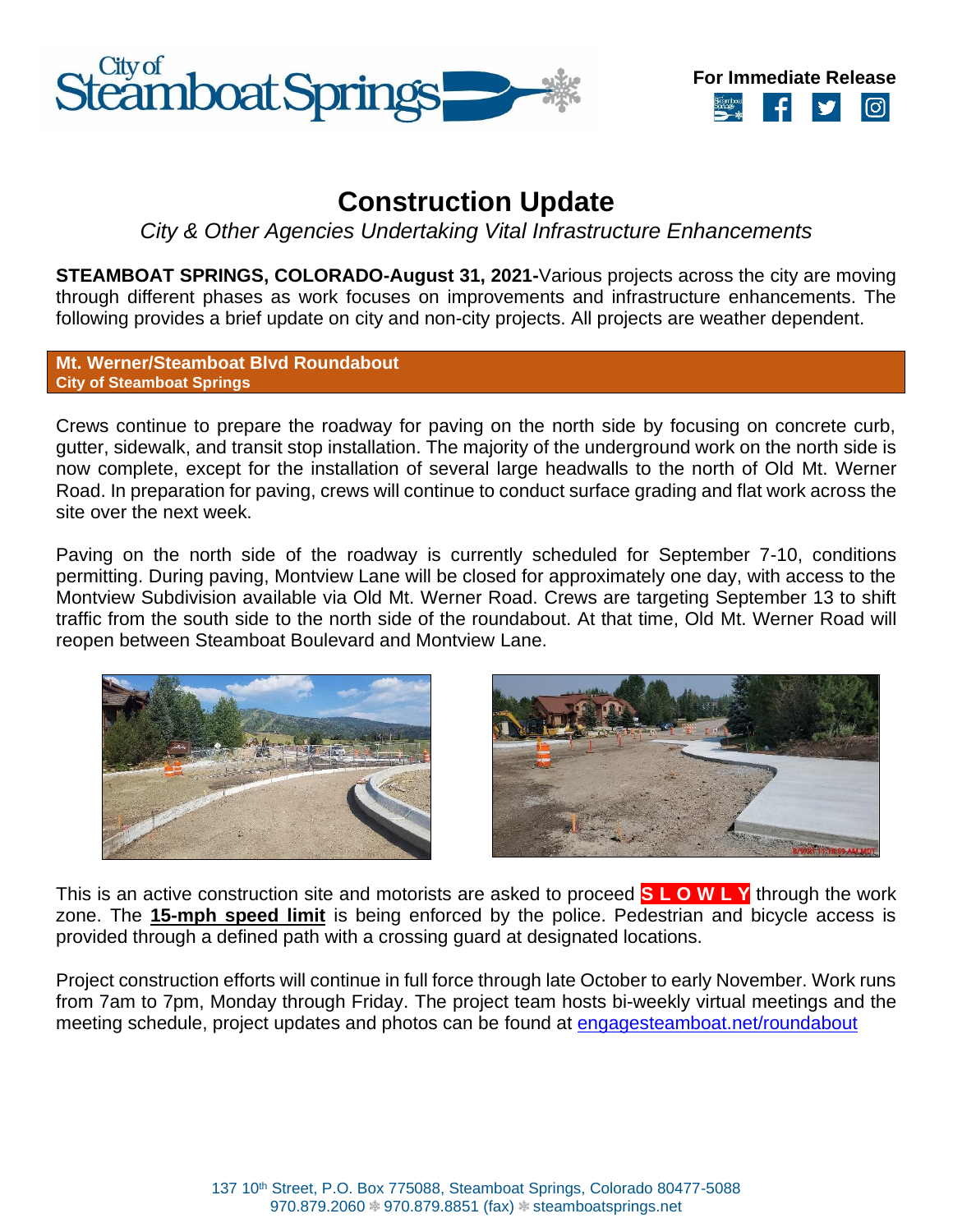#### **Parks & Recreation Project City of Steamboat Springs**

Several projects are underway or in design/contractor phase across Howelsen Hill and the park system, including, the new chairlift, ice complex expansion, Snake Island Bridge and Yampa River Restoration behind the Flour Mill.

**Howelsen Hill Chairlift:** Crews have been busy throughout the summer installing the foundation footprint for the new SkyTrac triple chairlift across the historic Howelsen Hill Ski Area. Lift manufacturer, SkyTrac, is working on foundations for the five lift towers which requires installing micro-piles to each tower base. In addition, foundation and concrete work continues both on the lower and upper terminals and the new lift line has been cleared.

Joining SkyTrac on the hill was GeoStabilization International, a slope stabilization contractor. Crews have finished installing soil anchors above lift towers 3, 4, 6 & 7 on the hill. In addition, micro-piles up to 40-foot deep have been complete. These will be connected directly to the lift towers foundations to increase stabilization.

The concrete foundations for lift towers 3, 4, 5, 6, and 7 are now complete and crews are on track to finish the foundations for tower 2 and the lift shacks this week. Electrical contractors are also onsite and working with SkyTrac to install all of the necessary electrical elements to power the new lift.



As work on the new lift moves into September, the community can expect to see lift towers and load and return steel installation begin in mid-September.

The city has contracted with Sloop Painting for the refurbishment project on the **Snake Island Bridges**. Work on the bridges is progressing with crews finishing work on bridge #1 last week. The decking has been removed from bridge #2 near Dr. Rich Weiss Park, and crews are in the process of sanding and prepping the bridge for painting and the installation of new decking. All debris is being captured so it doesn't fall into the river.

Detours for both bridges will remain in place through mid-September. A detour has been set up so that Core Trail users can bypass the



closed area. The project is anticipated to run for eight weeks, reopening by Friday, Sept. 24, but could open earlier if weather conditions cooperate and progress continues ahead of schedule.

The **Yampa River Restoration Project** is targeted to start around September 15 under the direction of Diggin' It!, a small excavation company specializing in habitat restoration. The restoration project, located behind the Flour Mill, will improve river access, aquatic habitat, bank stabilization and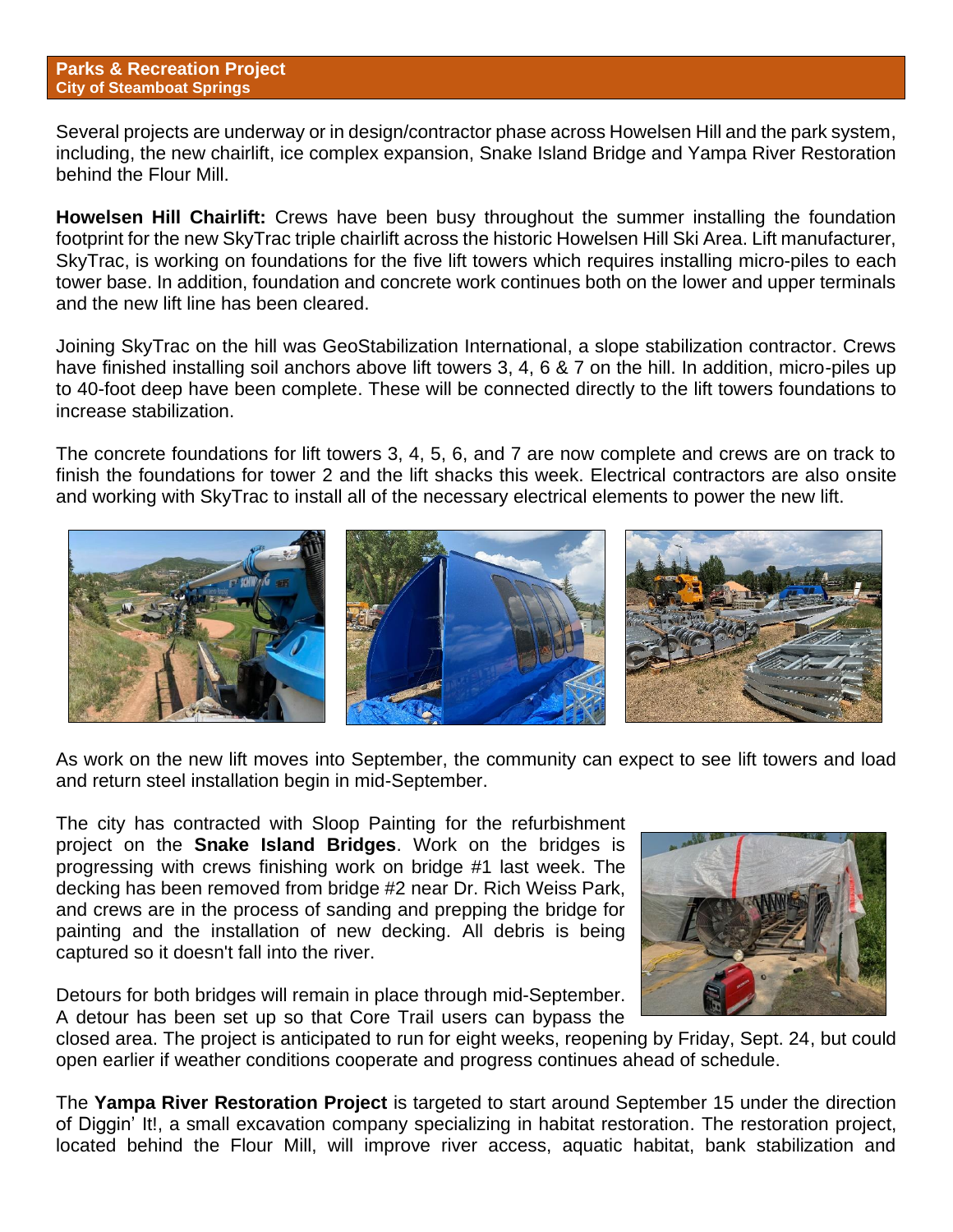recreational opportunities. The restoration project is anticipated to last approximately 3-4 weeks and will include detours on the Yampa River Core Trail.

With the arrival of **Howelsen Hill Tubing** this season, the project team has removed the outfield fence on Adams Field and replaced it with panels which can be removed in the winter. A carpet surface lift will service the new tubing hill, but additional surveying is needed around the sulfur cave prior to moving forward with installation and electrical work.

**Rodeo Grounds Paving Project City of Steamboat Springs**

Crews continue to rough grade the Rodeo Grounds parking lot and are on schedule to finishing grading and underground utilities by mid-September. Contractors will be advancing with curb and gutter work within the parking lot this week. Paving is anticipated to begin at the end of September or early October.

Work is still on target for a substantial completion in early October, followed by landscaping and cleanup. The Steamboat Springs Pro Rodeo Series has completed their summer season and has one remaining event, the Bull Bash, over Labor Day weekend.

**US40 Sidewalk Project City of Steamboat Springs**

The project team is finalizing storm sewers on the hill side and water replacement on the river side of US40. Shoulder closures should be expected on both sides of the highway as well as a lane shift on the west bound lane to aid in creating a safe workspace during installation of a culvert and inlet. The westbound bike lanes may also be closed during certain work times and will be noted with signage.

Crews are conducting embankment work which involves moving dirt from the north side of the highway to the south side. Dump trucks moving the material are turning around in the Transit Center parking lot and use Curve Court and Shield Dr.

Sidewalk installation is targeted for mid-September. During the sidewalk installation, there may be a need to reduce the town-bound lanes from two to one, to provide additional room for crews and equipment along the roadway. If lane closures are needed, additional details will be communicated in the coming weeks.

### **Other Agency Projects**



**US40 Chip Seal**

*Colorado Department of Transportation*

Crews finished chipping and seal coating the roadway surface last week. The process of striping and painting other street markings began on August 29. This work will continue to take place at night and should have limited impacts to motorists during that time.

Chip and seal coating provides a benefit by extending the serviceable life of an existing road. The \$2.1M project started in June at the top of the west summit of Rabbit Ears Pass, working its way 14 miles down to the valley floor to 3<sup>rd</sup> Street in downtown Steamboat Springs.